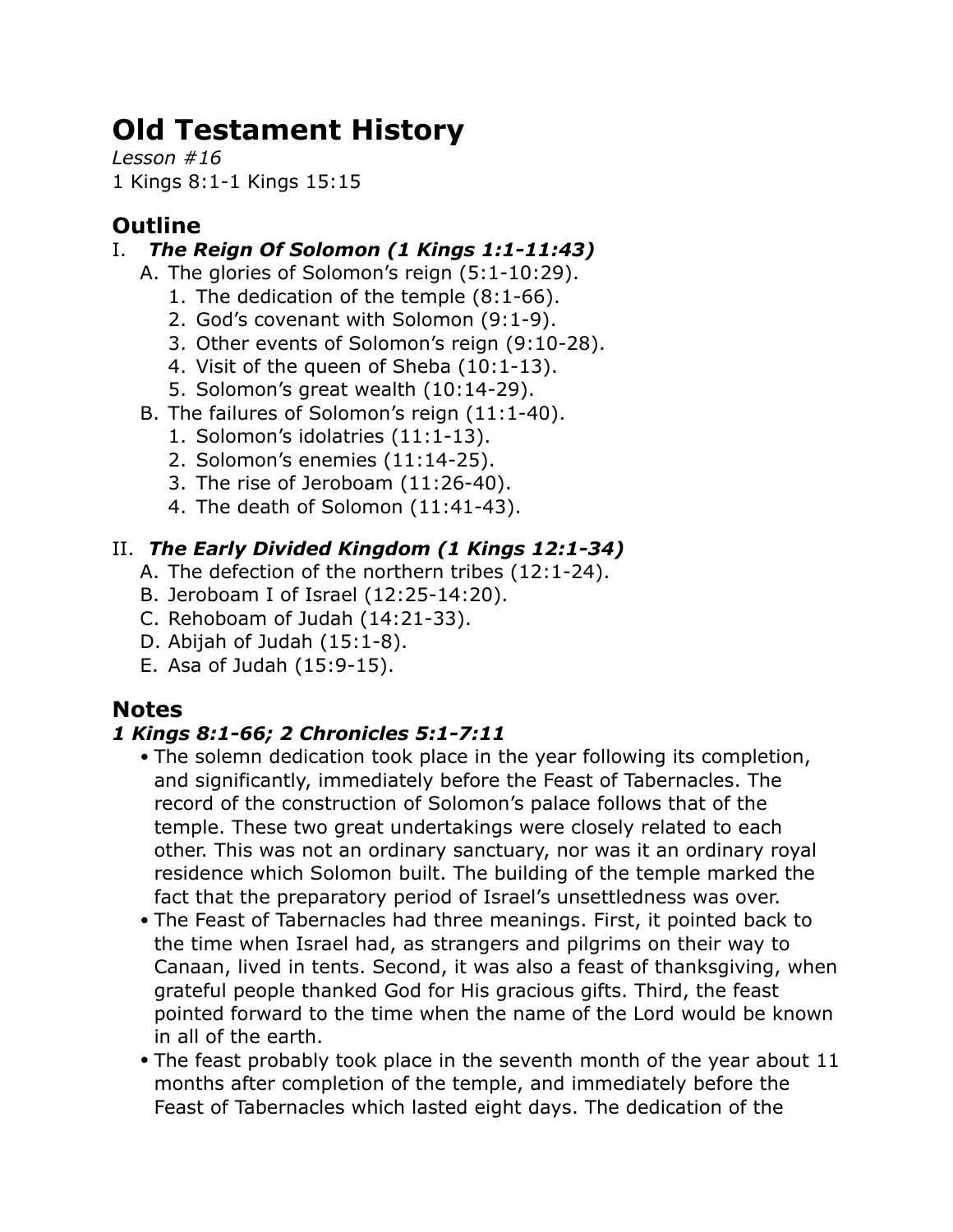temple had three parts: the consecration services, the consecration prayer, and the festive offerings. It is interesting to note that Solomon is mentioned as conducting the services, while the high priest is not mentioned at all. Solomon was fulfilling the task of being first and foremost a servant of the Lord, which was the purpose of a king in Deuteronomy 17 (1 Kings 8:25, 28-29, 52, 59).

- The consecration services began with the transferring of the ark and the other vessels from Mt. Zion and of the tabernacle from Gibeon. Solomon spoke of the gracious promises and experiences of the past, and he pointed to the present as their fulfillment, especially applying to it what God had said to David (2 Samuel 7:7-8).
- After the consecration service, Solomon ascended the brazen pulpit-like platform before the altar and he prayed. There is hardly any parallel in the Old Testament for Solomon's prayer, which consisted of an introduction, seven petitions, and a conclusion.
- The answer to Solomon's prayer was a descent of fire from heaven. The tone throughout all of Solomon's remarks is one of the loftiest spirituality. The king asked for continued help and blessing from the Lord for the explicit purpose of keeping His commandments. The dedication services concluded by enumerating the massive number of festive offerings brought by Israel.

#### *1 Kings 9:1-10:29; 2 Chronicles 7:11-9:28*

- We now reach the period of Solomon's greatest worldly glory, which, so often, also marks the beginning of spiritual decay. The dedication of the temple should probably be dated even later than the completion of Solomon's palace, after he had finished all his other building operations. The words of the Lord were probably intended to be as a general warning which would be appropriate before Solomon, carried away by his success, yielded to the luxury, weakness, and sin of his older age.
- Mt. Moriah was too small to hold on its summit the temple and it surrounding courts. Josephus tells us that extensive substructures had to be built. The Dome of the Rock very likely occupies the exact spot where the temple used to be. The original fortress of the Jebusites was on the slopes of Moriah and Ophel, and David built his palace in the neighborhood below the summit of Moriah. Solomon enlarged Millo and built a wall across the Tyrophean valley making Jerusalem substantially larger. The city would have rapidly increased in population. During Solomon's prosperous reign, it probably had as large, if not larger, population than at any time before the Babylonian Exile.
- Although the temple and the palace were wonders of their day, they were not the only architectural accomplishments of Solomon. He built fortresses or fortified Hazor, Megiddo, Gezer, Baalath, Tamar, Hamath-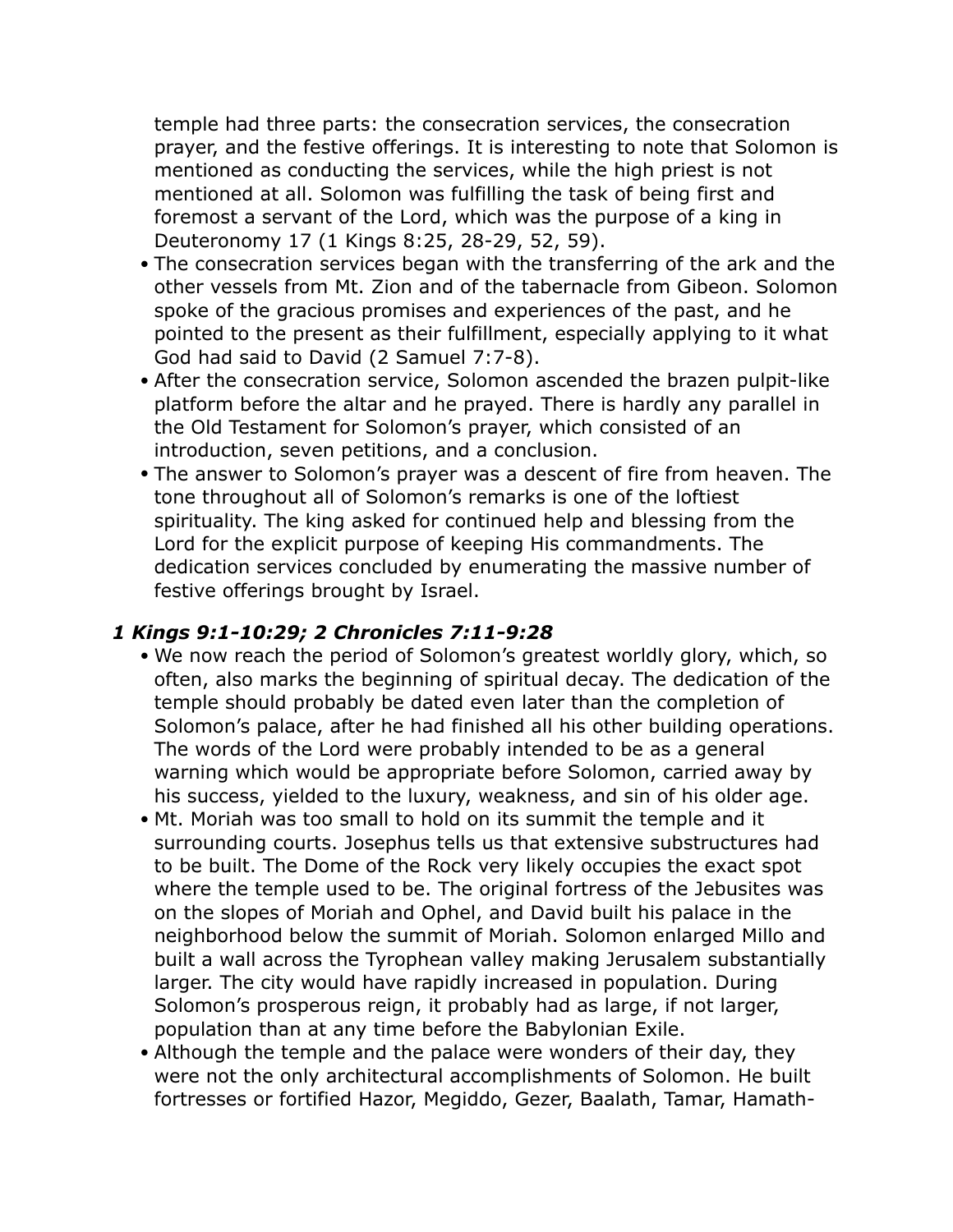Zaban, and Bethhobron. He also built cities where his chariots and cavalry were stationed -- most of them were probably located in the north.

- Although not mentioned frequently in scripture, Megiddo sat astride one of the great trade routes of antiquity. When the Egyptian king Thutmose III conquered the city (ca. 1482 B.C.), he said that the "capture of Megiddo was like the capture of a thousand towns." At Megiddo, a gate, wall, palaces, and storerooms from the time of Solomon have been discovered. During the days of Ahab, a vertical shaft, 120 feet deep, was cut on the west side of the mound, and a 215 foot horizontal tunnel was then cut in order to bring water from outside the city to inside its walls in order to provide its residents with water during times of siege.
- Solomon loved to build, but the taxation and labor which all of this involved was a heavy burden on the people. This scattered the seeds of dissatisfaction, especially during the days of Solomon's son, which ripened into open rebellion.
- There was a time when the kingdom of Israel was in real danger of falling into the temptation of luxury like the kingdoms of Rome and Greece (1 Kings 10:19-21). The wealth, influence, and intellectual activity of Solomon and Israel astounded the Queen of Sheba (a kingdom in southern Arabia, on the shore of the Red Sea). She is a noteworthy character in the history of Israel, having made the long journey because of wanting to learn, and then realizing that Solomon's wisdom was a wonderful gift from God (cf. Matthew 12:42; Luke 11:31).

## *1 Kings 11:1-43*

- Solomon's many wives ultimately drew him away from God. One can only imagine the state of marriage in Israel when it is taken into account that the king is really the embodiment of the nation. However, Solomon was not drawn away by his wives only. The growing luxury of the court and the desire to outdo rival nations contributed heavily to his apostasy. In fact, the large harem was probably for the purpose of strengthening Solomon's position among his neighbors and showing his great wealth and power.
- Solomon courted influential connections with foreign countries, and many foreign residents would have lived in Jerusalem. The high places which Solomon had built on the southern slope of Mt. Olives remained in use until the time of Josiah (2 Kings 23:13), probably for the worship of those foreigners who came to, or were resident in, Jerusalem. Although there is no evidence that Solomon specifically worshiped idols himself, all that he did certainly implied great public guilt. The sad part to remember is the Solomon, on two occasions, received personal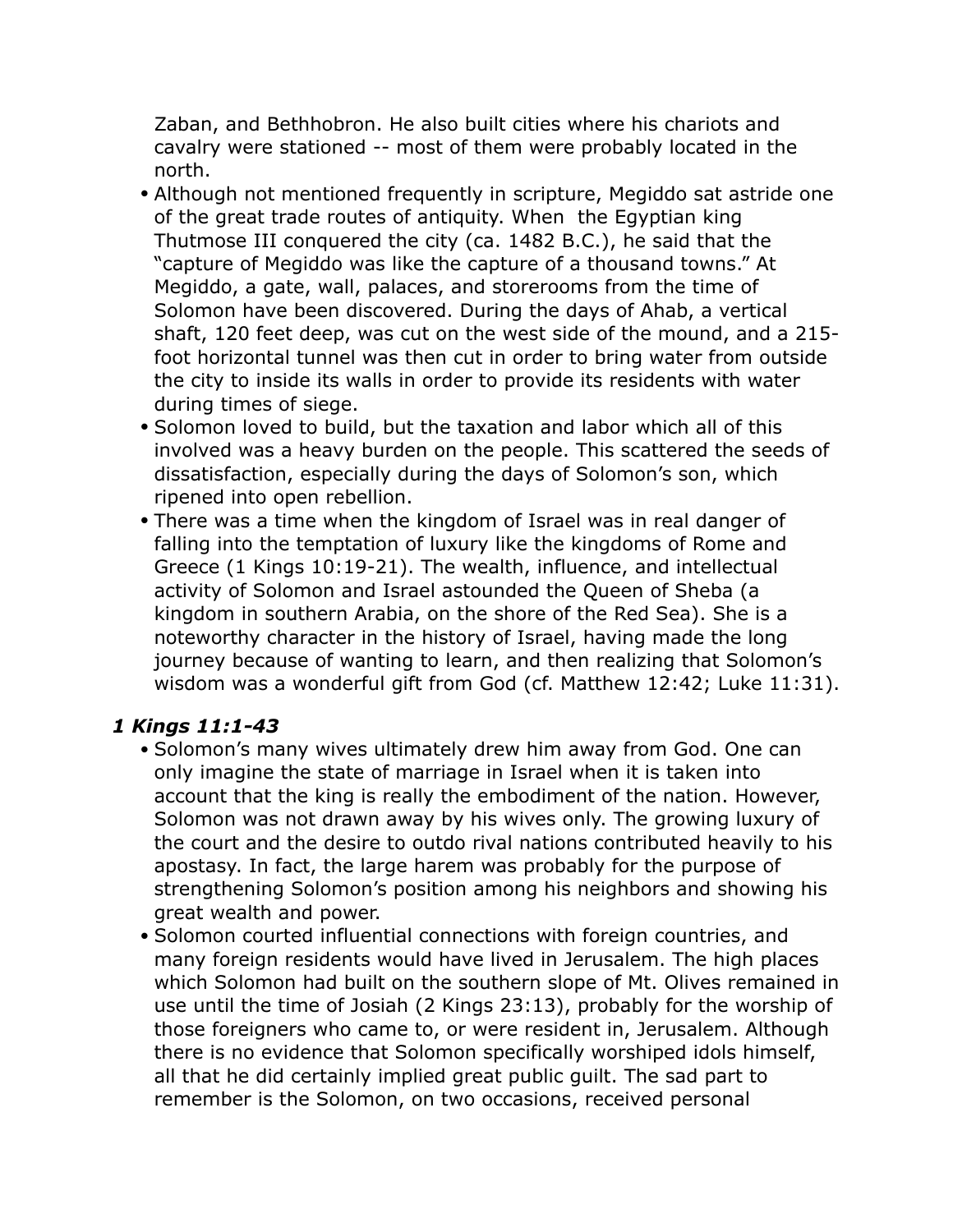communication from the Lord, whereas God had never appeared to David.

- All that Solomon had done to bring the country down spiritually had to be judged. Solomon's kingdom would be taken from him and given to another. The event would not happen in the days of Solomon himself, and when it was taken away, it did at least partially remain in his line of descendants.
- Hadad was the first of three men raised up by God to be adversaries against Solomon. It appears that as Solomon's reign drew to a close, these three men became increasingly worrisome to him. Hadad was of Edom's royal family, the only survivor of a severe slaughter when David's army under Abishai, son of Zeruiah, defeated the Edomites with a slaughter of 18,000 men (2 Samuel 8:13-14; 1 Chronicles 18:12-13). The second adversary was Rezon of Damascus. The third and by far most serious problem for Solomon in his latter years was Jeroboam, an Ephraimite of considerable ability and energy. Ahijah tore Jerobom's garment in 12 pieces, symbolizing what was to come.
- Solomon did not live or die like David. As far as we know, there were no words of earnest, loving entreaty to serve God such as David spoken; no joyous testimony regarding the past or strong faith and hope regarding the future. It was as silent as a tomb. There was no bright sunset followed by a more glorious morning. Solomon had done more than any king to denationalize Israel. On the morrow of his death, there was rebellion within the land. Outside the land, Edom and Syria were ready to fight, along with Egypt under Shisak gathering his armies.

## *1 Kings 12:1-24; 14:21-32; 2 Chronicles 10:1-12:16*

- Although many alliances were made with neighboring nations through all of Solomon's marriages, and immense wealth was accumulated, the house of Solomon was not strong at the time of his death.
- David had carefully committed the upbringing of his son to Nathan the prophet, but when Rehoboam was born, Solomon had already entered upon the fatal path which led to his ruin. Rehoboam was raised with the young nobles which had learned foreign manners and modes of thinking. In general, it appears that Rehoboam was vain, weak, and impulsive. He did not have firm religious principles.
- Under all of the kings of Israel, there was not a single king who really served the Lord or worshiped in His temple. On the other hand, Judah had several kings who were considered good (Asa, Jehoshaphat, Joash, Uzziah, Jotham, Hezekiah, and Josiah). The temple in Jerusalem provided an influence for good among the people of the southern kingdom. Also, the idolatrous kings of Judah were always succeeded by godly kings who swept away the practices of their predecessors. The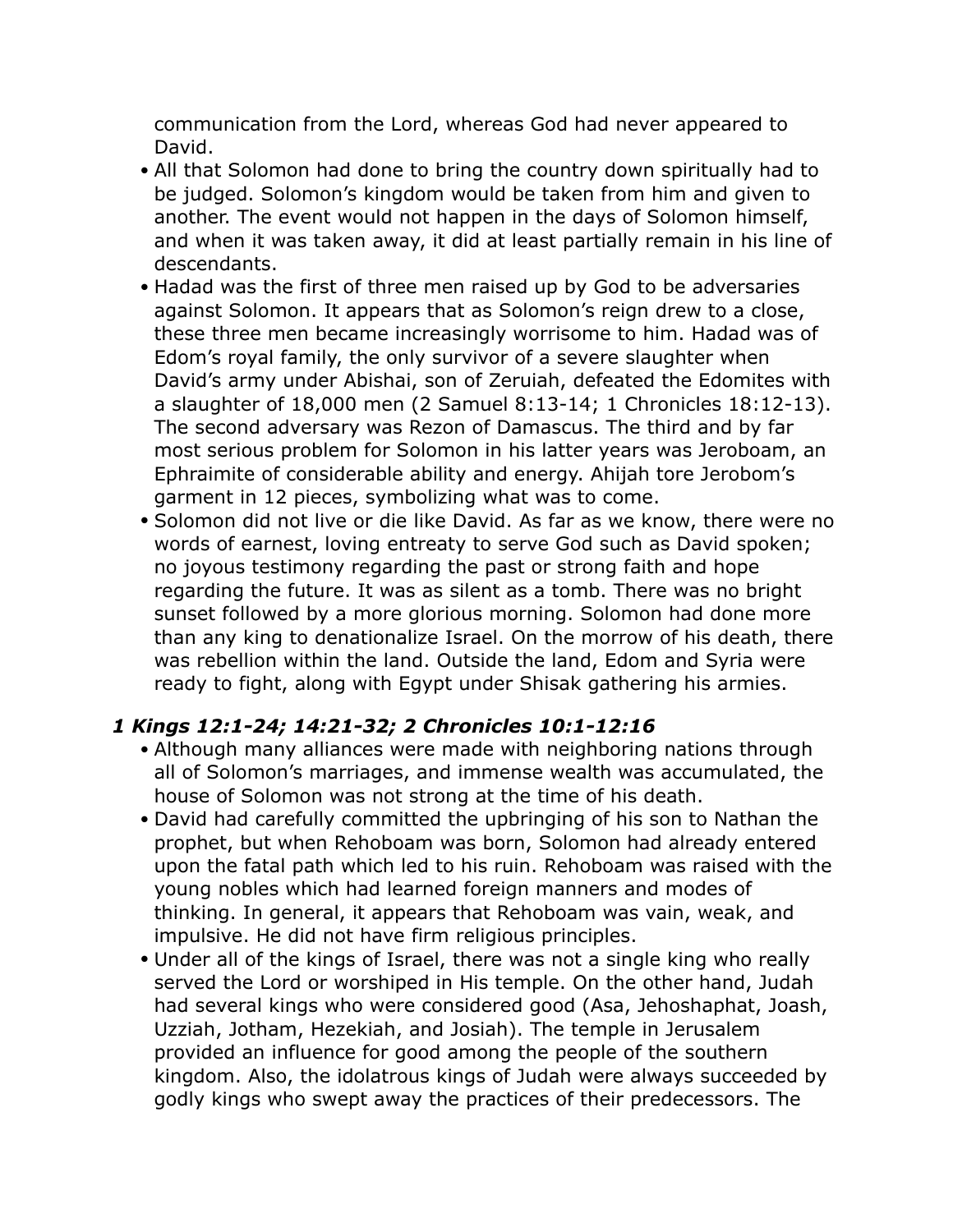reigns of the idolatrous kings were brief compared to the godly rulers. In the 253 years between the accession of Rehoboam and the deportation of the ten tribes, 200 passed under the rule of godly kings, while only 53 years were under bad kings.

- The separation of the ten tribes cannot solely be attributed to the foolish refusal of Rehoboam to resolve the grievances of the people. It was only the spark that caused the situation to ignite. There was a lot of dissatisfaction toward Solomon during the latter part of his reign, and deep-seated tribal jealousy between Ephraim and Judah.
- When Solomon died, Rehoboam seems to have immediately, and without opposition, assumed the position of leader of the government. Instead of representatives gathering a Jerusalem and celebrating the succession, representatives of the ten tribes gathered at Shechem, the capital of Ephraim, to make Rehoboam king, but only with concessions to their tribal claims.
- When the ten tribes explained their grievances to Rehoboam, he consulted Solomon's old advisors, who wanted him to grant their wishes. However, he ultimately listened to his young counselors whom he had grown up with during his youth. They counseled him to give them a harsh reply. The ten tribes stoned one of Rehoboam's officials, and they formed their own independent kingdom. They quickly made Jeroboam their leader.
- When Jeroboam was elevated to the throne of Israel, Rehoboam made one more attempt to recover the lost parts of David's kingdom with an army of 180,000 men from Judah and Benjamin. However, the attempt was stopped by divine direction through the prophet Shemaiah.
- After the first three years of Rehoboam's reign a great change came over the religious aspect of the country. Rehoboam and Judah did not openly renounce the worship of God. The continued to attend the house of the Lord in royal state, and after the incursion of Shishak there was even a partial religious revival (2 Chronicles 12:11-12). However, high places were built and the practice of idolatry slowly continued to grow in Judah.
- In the fifth year of Rehoboam's reign Shishak marched a large army of Egyptians, Lybians, Sukkim, and Ethiopians into Judea, and, after taking several fenced cities, marched on Jerusalem. Once more Shemaiah averted a fight which would have ended in disaster. On the wall of the great Egyptian temple of Karnak, Shishak left a record of his victorious expedition. Among the conquests there are 133 names which have been deciphered. The names are arranged in three groups: those of Judean cities, Arabic tribes, and Levitical and Canaanite cities.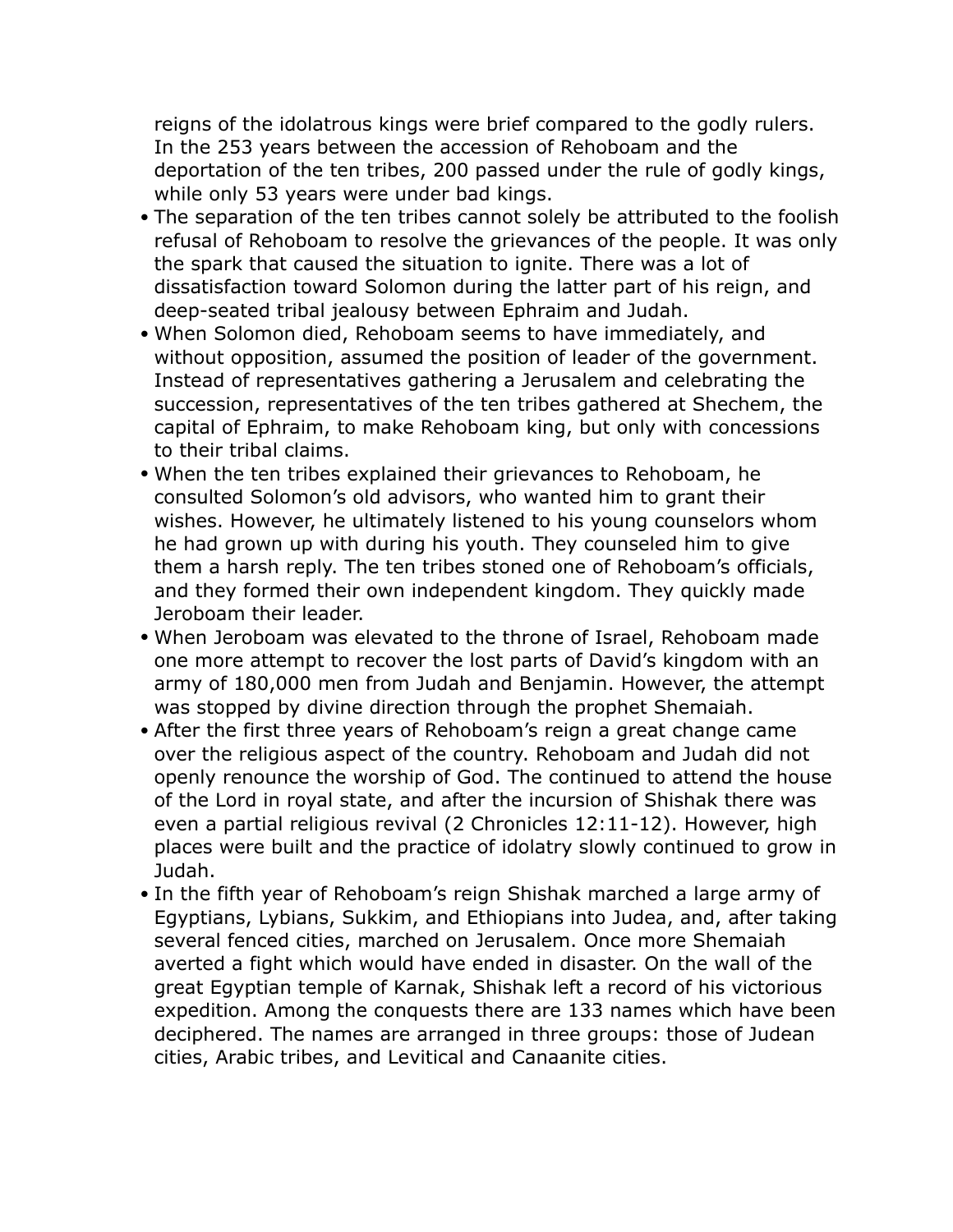#### *1 Kings 12:25-14:20*

- The record of the formation of the kingdom of Israel is found only in Kings. The first desire of Jeroboam was to strengthen his throne's defenses. For this reason, he fortified Shechem (or the modern Nablus).
- The fact of how far Israel had sunk was seen in the fact that the king acted with the approval of his advisors, who were probably the representatives of the ten tribes. The people, perhaps with the exception of the Levites, accepted the change as well. It amounted to a complete transformation of the religion of God for political purposes.
- Jeroboam, fearing that the hearts of the people would be turned back to God and Rehoboam if they went to Jerusalem for the feasts, introduced a complete change in the worship of Israel. Jeroboam made two golden calves and placed them in the southern and northern extremities of the territory of the ten tribes.
- With one change came other changes. A new priesthood was appointed, which was not confined to any tribe or family. The great Feast of Tabernacles was also changed from the 7th to the 8th month, presumably as a more convenient time for a harvest festival in the northern parts of Palestine. This religion was purely from Jeroboam's heart, and the departure from God's word called for an immediate response.
- A man of God was chosen to prophesy to Jeroboam while he was burning incense at the altar. The prophesy informed Jeroboam that the altar and the system which had been invented around it would be torn down by a descendant of David (2 Kings 23:15-18). The sign accompanying the prophecy would be that the altar was rent and that Jeroboam lost control of his hand. God informed the man of God to not eat or drink with the king or to stop on the way. Sadly, he was deceived by an old prophet and killed by a lion on his way home. The moral effect of God's message was weakened through the sin of His messenger; therefore, the young prophet's actions demanded stern judgment. Perhaps the carrying out of God's charge may have been sheerly from command, not conviction. The old prophet possibly hoped for fellowship and encouragement from the young prophet, but he cast a stumbling block in the way of the young prophet, contributing to his death.
- Abijah, Jeroboam's son, and apparently the intended successor to his throne, was sick. The king sent his wife in disguise to Ahijah to learn whether the prince would recover. Since Ahijah had successfully predicted his kingship (1 Kings 11:29-39), Jeroboam doubtless hoped that the old prophet might once again have good news. Perhaps he sent his wife because he himself felt convicted that he had not heeded Ahijah's admonitions earlier.